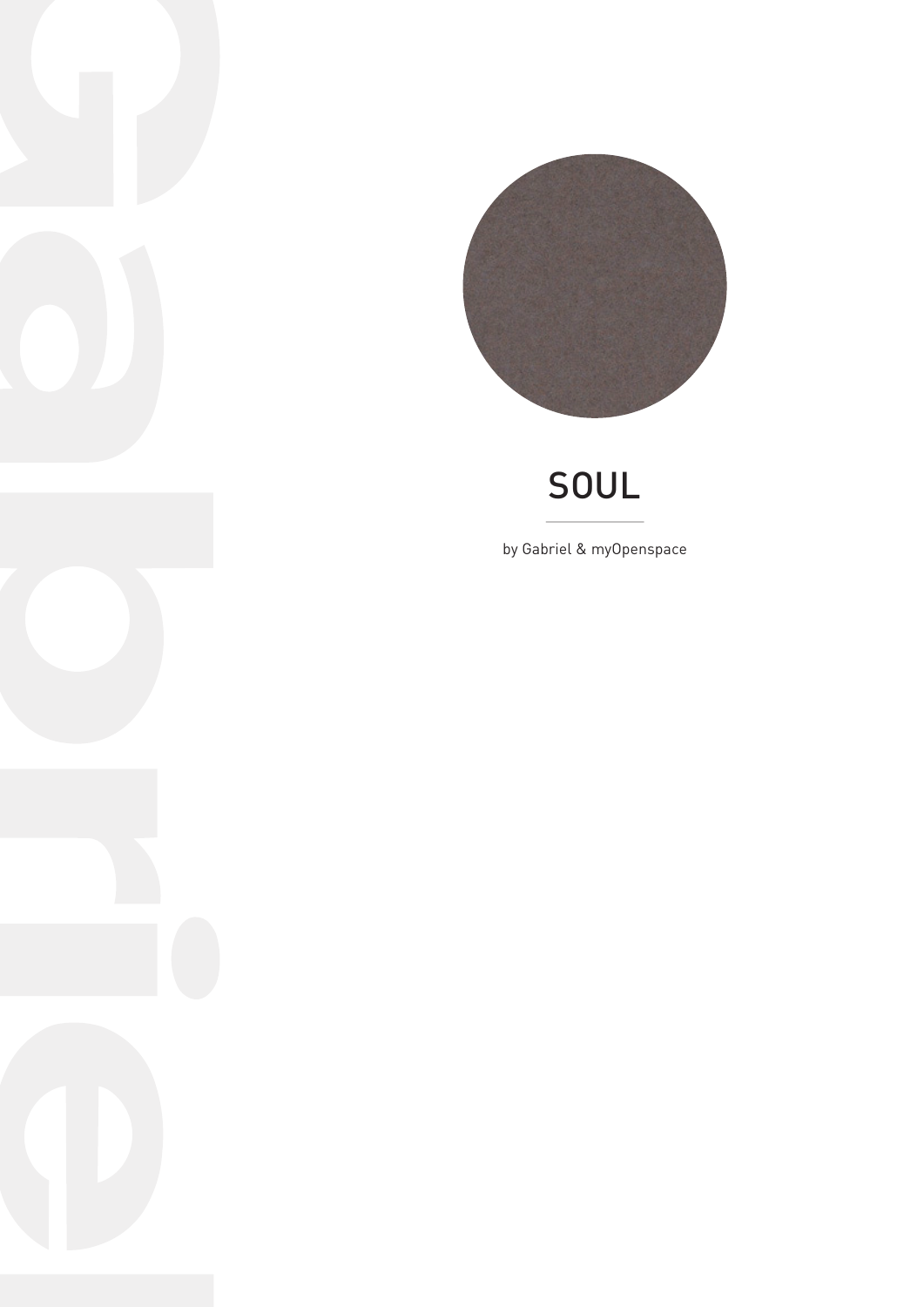

• 60100

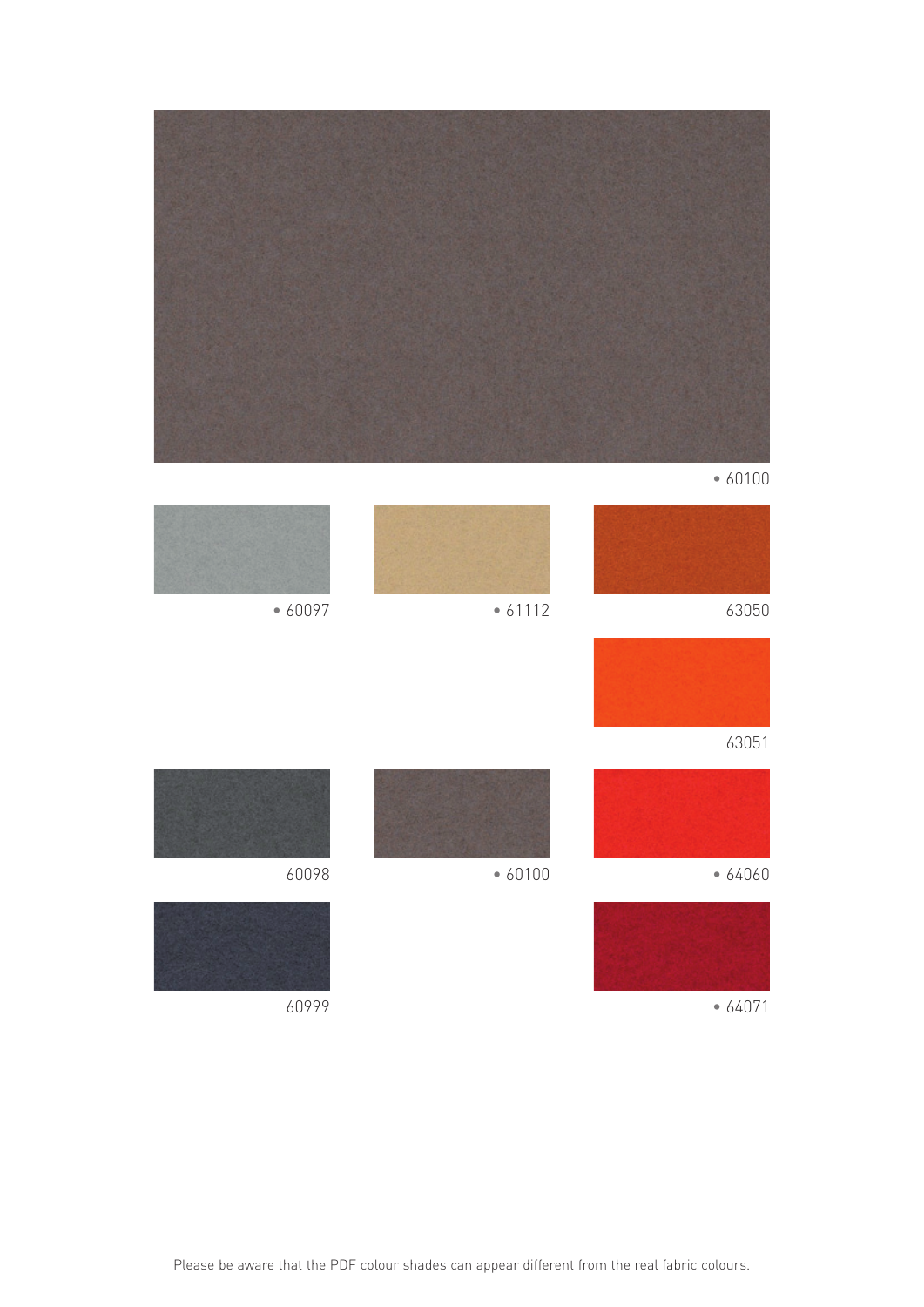





All colours are available

• stocked colours

Please be aware that the PDF colour shades can appear different from the real fabric colours.